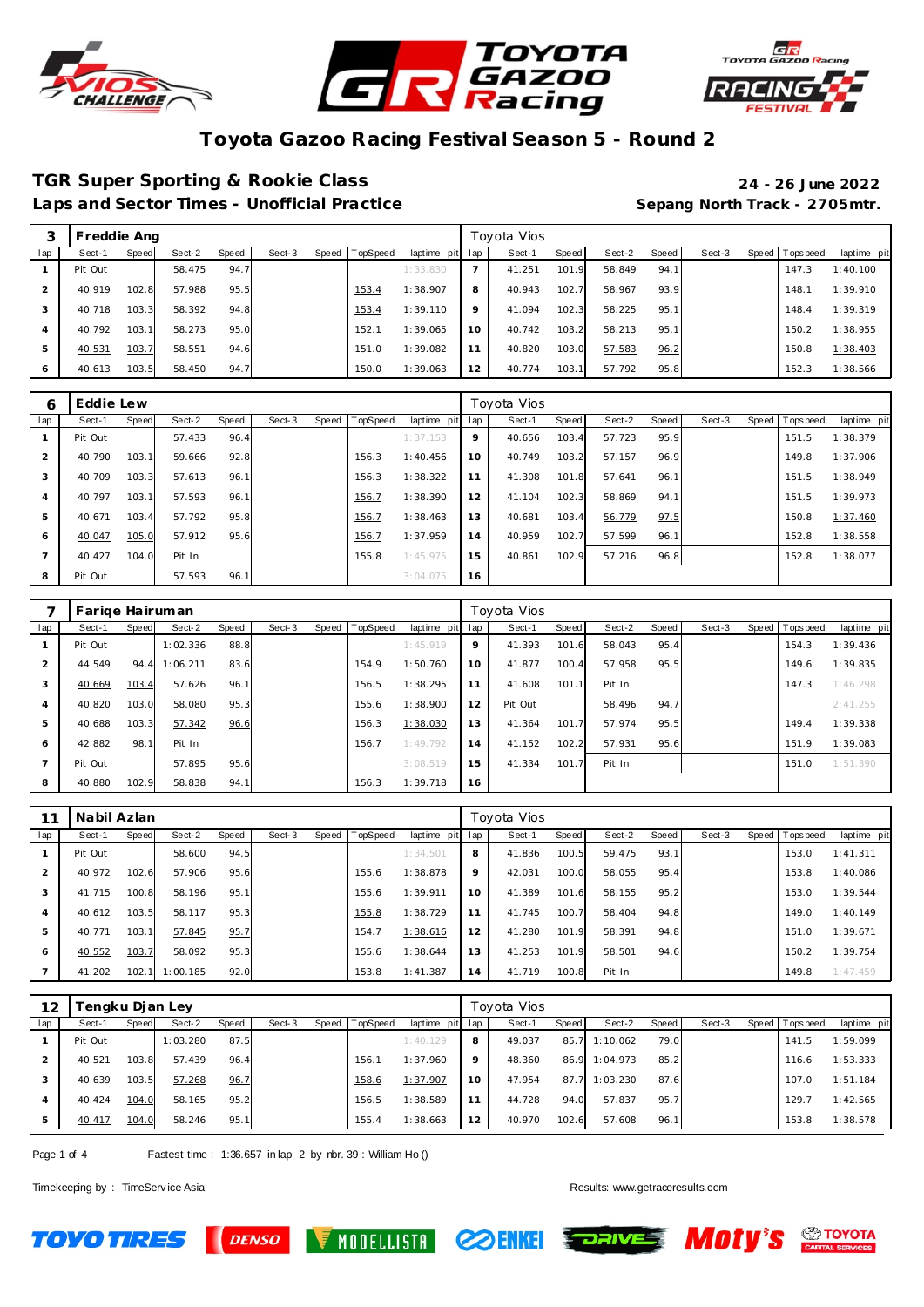





#### **TGR Super Sporting & Rookie Class 24 - 26 June 2022**

Laps and Sector Times - Unofficial Practice **Sepang North Track - 2705mtr.** 

| 40.605 | 103.6 | 57.865 | 95.7 | 153.4 | 1:38.470 | 12.1<br>ັ | 40.943 | 102.7 | 57.360 | 96.5 | 152.5 | 1:38.303 |
|--------|-------|--------|------|-------|----------|-----------|--------|-------|--------|------|-------|----------|
| 40.859 | 102.9 | 57.915 | 95.6 | 151.7 | 1:38.774 | 14 I      |        |       |        |      |       |          |

| 21             | Boy Wong |       |          |       |        |       |          |                 |    | Toyota Vios |       |        |       |        |                |             |
|----------------|----------|-------|----------|-------|--------|-------|----------|-----------------|----|-------------|-------|--------|-------|--------|----------------|-------------|
| lap            | Sect-1   | Speed | Sect-2   | Speed | Sect-3 | Speed | TopSpeed | laptime pit lap |    | Sect-1      | Speed | Sect-2 | Speed | Sect-3 | Speed Topspeed | laptime pit |
|                | Pit Out  |       | 1:02.210 | 89.0  |        |       |          | 1:46.627        | 8  | 40.706      | 103.3 | 59.296 | 93.4  |        | 155.8          | 1:40.002    |
| $\overline{2}$ | 40.193   | 104.6 | 57.165   | 96.9  |        |       | 154.1    | 1:37.358        | 9  | 41.219      | 102.0 | 57.688 | 96.0  |        | 151.9          | 1:38.907    |
| 3              | 40.027   | 105.0 | 56.825   | 97.4  |        |       | 154.3    | 1:36.852        | 10 | 40.899      | 102.8 | 58.316 | 94.9  |        | 156.1          | 1:39.215    |
| $\overline{4}$ | 40.214   | 104.6 | 57.230   | 96.7  |        |       | 155.8    | 1:37.444        | 11 | 41.029      | 102.5 | 57.411 | 96.4  |        | 154.1          | 1:38.440    |
| 5              | 40.362   | 104.2 | 57.486   | 96.3  |        |       | 155.8    | 1:37.848        | 12 | 41.698      | 100.8 | 58.642 | 94.4  |        | 139.2          | 1:40.340    |
| 6              | 40.524   | 103.8 | 57.239   | 96.7  |        |       | 155.8    | 1:37.763        | 13 | 41.088      | 102.3 | 58.667 | 94.4  |        | 148.6          | 1:39.755    |
|                | 40.351   | 104.2 | 57.945   | 95.6  |        |       | 158.1    | 1:38.296        | 14 | 41.383      | 101.6 | Pit In |       |        | 151.0          | 1:55.478    |

| 22  | Alister Yoong |              |        |       |        |       |          |             |     | Toyota Vios |       |        |       |        |                |             |
|-----|---------------|--------------|--------|-------|--------|-------|----------|-------------|-----|-------------|-------|--------|-------|--------|----------------|-------------|
| lap | Sect-1        | <b>Speed</b> | Sect-2 | Speed | Sect-3 | Speed | TopSpeed | laptime pit | lap | Sect-1      | Speed | Sect-2 | Speed | Sect-3 | Speed Topspeed | laptime pit |
|     | Pit Out       |              | 58.180 | 95.2  |        |       |          | 1:33.963    | 9   | 40.172      | 104.7 | 57.906 | 95.6  |        | 154.7          | 1:38.078    |
|     | 39.861        | 105.5        | 57.357 | 96.5  |        |       | 154.3    | 1:37.218    | 10  | 40.322      | 104.3 | 58.078 | 95.3  |        | 153.2          | 1:38.400    |
| 3   | 40.015        | 105.1        | 57.858 | 95.7  |        |       | 155.2    | 1:37.873    | 11  | 40.748      | 103.2 | 57.915 | 95.6  |        | 151.3          | 1:38.663    |
| 4   | 40.222        | 104.5        | 58.334 | 94.9  |        |       | 156.5    | 1:38.556    | 12  | 40.913      | 102.8 | Pit In |       |        | 148.6          | 1:45.998    |
| 5   | 40.699        | 103.3        | 58.135 | 95.2  |        |       | 156.5    | 1:38.834    | 13  | Pit Out     |       | 58.359 | 94.9  |        |                | 5:18.302    |
| 6   | 40.401        | 104.1        | 57.490 | 96.3  |        |       | 156.5    | 1:37.891    | 14  | 40.972      | 102.6 | 57.692 | 96.0  |        | 151.5          | 1:38.664    |
|     | 40.589        | 103.6        | 57.434 | 96.4  |        |       | 156.3    | 1:38.023    | 15  | 40.568      | 103.6 | 58.082 | 95.3  |        | 154.3          | 1:38.650    |
| 8   | 40.665        | 103.4        | 57.604 | 96.1  |        |       | 154.3    | 1:38.269    | 16  |             |       |        |       |        |                |             |

| 32  | Muizz Musyaffa |       |          |       |        |                |             |     | Toyota Vios |       |        |       |        |                  |             |
|-----|----------------|-------|----------|-------|--------|----------------|-------------|-----|-------------|-------|--------|-------|--------|------------------|-------------|
| lap | Sect-1         | Speed | Sect-2   | Speed | Sect-3 | Speed TopSpeed | laptime pit | lap | Sect-1      | Speed | Sect-2 | Speed | Sect-3 | Speed   Topspeed | laptime pit |
|     | Pit Out        |       | 1:00.657 | 91.3  |        |                | 1:39.009    |     | 41.098      | 102.3 | 57.922 | 95.6  |        | 154.9            | 1:39.020    |
| 2   | 40.978         | 102.6 | 58.655   | 94.4  |        | 154.3          | 1:39.633    | 8   | 41.024      | 102.5 | 58.615 | 94.5  |        | 154.7            | 1:39.639    |
| 3   | 42.105         | 99.9  | 59.304   | 93.4  |        | 156.5          | 1: 41.409   | 9   | 41.259      | 101.9 | 57.744 | 95.9  |        | 147.5            | 1:39.003    |
| 4   | 50.035         | 84.0  | 59.545   | 93.0  |        | 158.8          | 1:49.580    | 10  | 41.345      | 101.7 | 58.096 | 95.3  |        | 148.1            | 1:39.441    |
| 5   | 40.206         | 104.6 | Pit In   |       |        | 159.8          | 1:47.172    | 11  | 41.437      | 101.5 | 57.832 | 95.7  |        | 147.7            | 1:39.269    |
| 6   | Pit Out        |       | 59.169   | 93.6  |        |                | 3:25.621    | 12  | 41.395      | 101.6 | Pit In |       |        | 150.0            | 1:46.860    |

| 39  | William Ho |       |        |       |        |       |         |             |     | Toyota Vios |       |        |       |        |       |           |             |
|-----|------------|-------|--------|-------|--------|-------|---------|-------------|-----|-------------|-------|--------|-------|--------|-------|-----------|-------------|
| lap | Sect-1     | Speed | Sect-2 | Speed | Sect-3 | Speed | opSpeed | laptime pit | lap | Sect-1      | Speed | Sect-2 | Speed | Sect-3 | Speed | Tops peed | laptime pit |
|     | Pit Out    |       | 57.101 | 97.0  |        |       |         | 1:33.268    | 9   | 40.272      | 104.4 | 58.096 | 95.3  |        |       | 154.3     | 1:38.368    |
| 2   | 40.156     | 104.7 | 56.501 | 98.0  |        |       | 155.8   | 1:36.657    | 10  | 40.743      | 103.2 | 57.432 | 96.4  |        |       | 153.6     | 1:38.175    |
| 3   | 39.979     | 105.2 | 57.343 | 96.6  |        |       | 156.1   | 1:37.322    | 11  | 40.539      | 103.7 | 59.473 | 93.1  |        |       | 149.6     | 1:40.012    |
| 4   | 39.873     | 105.5 | 57.449 | 96.4  |        |       | 158.6   | 1:37.322    | 12  | 40.737      | 103.2 | 57.400 | 96.5  |        |       | 146.5     | 1:38.137    |
| 5   | 40.150     | 104.7 | 57.839 | 95.7  |        |       | 156.1   | 1:37.989    | 13  | 40.794      | 103.1 | 57.729 | 95.9  |        |       | 150.2     | 1:38.523    |
| 6   | 40.657     | 103.4 | Pit In |       |        |       | 159.3   | 1:50.651    | 14  | 40.644      | 103.5 | 58.927 | 94.0  |        |       | 151.3     | 1:39.571    |
|     | Pit Out    |       | 58.116 | 95.3  |        |       |         | 3:22.677    | 15  | 40.657      | 103.4 | 57.868 | 95.7  |        |       | 151.9     | 1:38.525    |
| 8   | 40.176     | 104.7 | 58.375 | 94.8  |        |       | 155.2   | 1:38.551    | 16  | 40.991      | 102.6 | Pit In |       |        |       | 151.9     | 1:50.359    |

| 44  |         |       | Sharique Zulgarinain |       |        |                |                 |     | Tovota Vios |       |                |       |        |                 |             |
|-----|---------|-------|----------------------|-------|--------|----------------|-----------------|-----|-------------|-------|----------------|-------|--------|-----------------|-------------|
| lap | Sect-1  | Speed | Sect-2               | Speed | Sect-3 | Speed TopSpeed | laptime pit lap |     | Sect-1      | Speed | Sect-2         | Speed | Sect-3 | Speed Tops peed | laptime pit |
|     | Pit Out |       | 57.980               | 95.5  |        |                | 1:35.667        |     | 41.442      |       | 101.5 1:00.065 | 92.2  |        | 156.7           | 1: 41.507   |
|     | 41.034  | 102.5 | 58.773               | 94.2  |        | 156.7          | 1:39.807        | - 9 | 41.339      | 101.7 | 59.176         | 93.6  |        | 155.8           | 1:40.515    |

Page 2 of 4 Fastest time : 1:36.657 in lap 2 by nbr. 39 : William Ho ()

**DENSO** 

Timekeeping by : TimeServ ice Asia Results: <www.getraceresults.com>

**TOYO TIRES** 







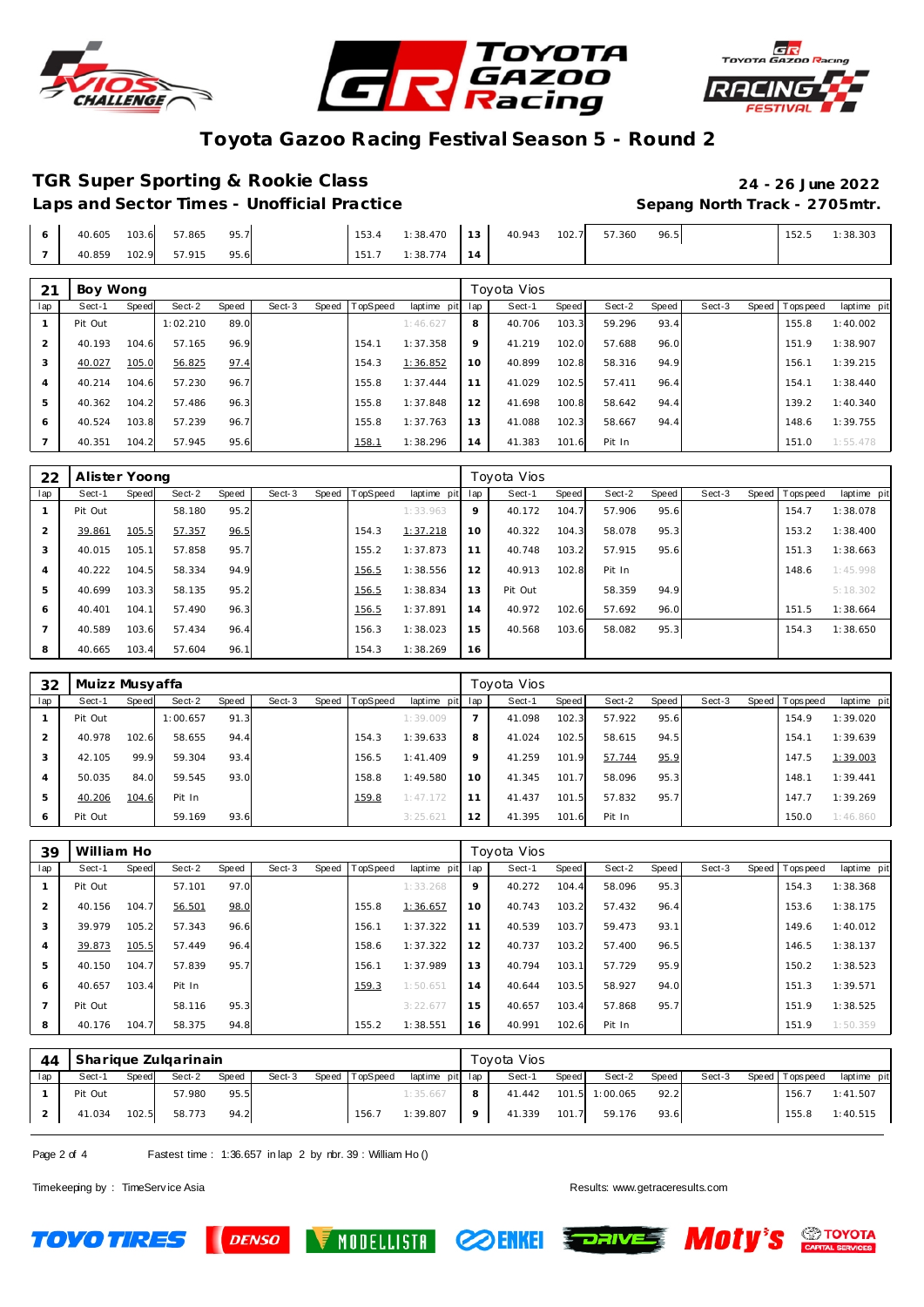





# **TGR Super Sporting & Rookie Class 24 - 26 June 2022**

Laps and Sector Times - Unofficial Practice **Sepang North Track - 2705mtr.** 

| 41.111 | 102.3 | 57.415         | 96.4 | 157.7 | 1:38.526 | 10 | 42.559 | 98.8  | 58.307 | 95.0 | 151.9 | 1:40.866 |
|--------|-------|----------------|------|-------|----------|----|--------|-------|--------|------|-------|----------|
| 40.721 | 103.3 | 59.272         | 93.4 | 157.4 | 1:39.993 |    | 42.872 | 98.   | 59.178 | 93.6 | 150.2 | 1:42.050 |
| 41.030 | 102.5 | 58.680         | 94.4 | 155.8 | 1:39.710 | 12 | 42.254 | 99.5  | 58.739 | 94.3 | 148.1 | 1:40.993 |
| 40.640 |       | 103.5 1:00.203 | 92.0 | 155.2 | 1:40.843 | 13 | 42.046 | 100.0 | Pit In |      | 147.3 | 1:56.142 |
| 41.395 | 101.6 | 58.907         | 94.0 | 157.0 | 1:40.302 | 14 |        |       |        |      |       |          |

| 47             | Brendan Paul |       |          |       |        |       |          |             | Toyota Vios |         |       |        |       |        |  |                |             |  |
|----------------|--------------|-------|----------|-------|--------|-------|----------|-------------|-------------|---------|-------|--------|-------|--------|--|----------------|-------------|--|
| lap            | Sect-1       | Speed | Sect-2   | Speed | Sect-3 | Speed | TopSpeed | laptime pit | lap         | Sect-1  | Speed | Sect-2 | Speed | Sect-3 |  | Speed Topspeed | laptime pit |  |
|                | Pit Out      |       | 1:00.768 | 91.1  |        |       |          | 1:40.711    | 8           | Pit Out |       | 58.530 | 94.6  |        |  |                | 3:30.254    |  |
| 2              | 45.174       | 93.7  | 1:08.801 | 80.5  |        |       | 142.3    | 1:53.975    | $\mathsf Q$ | 42.673  | 98.5  | 57.970 | 95.5  |        |  | 152.1          | 1:40.643    |  |
| 3              | 42.878       | 98.1  | 57.782   | 95.8  |        |       | 135.2    | 1:40.660    | 10          | 41.304  | 101.8 | 58.045 | 95.4  |        |  | 150.0          | 1:39.349    |  |
| $\overline{4}$ | 40.733       | 103.2 | 57.649   | 96.0  |        |       | 156.7    | 1:38.382    | 11          | 41.567  | 101.2 | 57.916 | 95.6  |        |  | 148.8          | 1:39.483    |  |
| 5              | 40.641       | 103.5 | 57.830   | 95.7  |        |       | 157.4    | 1:38.471    | 12          | 41.414  | 101.5 | 57.747 | 95.9  |        |  | 151.0          | 1:39.161    |  |
| 6              | 40.628       | 103.5 | 58.037   | 95.4  |        |       | 156.5    | 1:38.665    | 13          | 41.121  | 102.3 | 57.783 | 95.8  |        |  | 151.7          | 1:38.904    |  |
|                | 40.763       | 103.2 | Pit In   |       |        |       | 157.9    | 1:45.216    | 14          | 41.238  | 102.0 | Pit In |       |        |  | 151.3          | 1:47.345    |  |

| 58  |         |       | Muhammad Hamdany |       |        |                |             | Toyota Vios |        |       |          |       |        |       |          |             |  |  |
|-----|---------|-------|------------------|-------|--------|----------------|-------------|-------------|--------|-------|----------|-------|--------|-------|----------|-------------|--|--|
| lap | Sect-1  | Speed | Sect-2           | Speed | Sect-3 | Speed TopSpeed | laptime pit | lap         | Sect-1 | Speed | Sect-2   | Speed | Sect-3 | Speed | Topspeed | laptime pit |  |  |
|     | Pit Out |       | 1:01.034         | 90.7  |        |                | 1:41.104    |             | 41.863 | 100.4 | 59.980   | 92.3  |        |       | 157.9    | 1:41.843    |  |  |
|     | 41.368  | 101.6 | 59.302           | 93.4  |        | 150.6          | 1:40.670    | 8           | 41.619 | 101.0 | 59.344   | 93.3  |        |       | 156.7    | 1:40.963    |  |  |
| 3   | 41.516  | 101.3 | 58.442           | 94.7  |        | 157.2          | 1:39.958    | 9           | 41.907 | 100.3 | 59.969   | 92.3  |        |       | 154.1    | 1:41.876    |  |  |
| 4   | 40.980  | 102.6 | 1:00.982         | 90.8  |        | 157.4          | 1:41.962    | 10          | 42.086 | 99.9  | 1:00.575 | 91.4  |        |       | 151.5    | 1:42.661    |  |  |
| 5   | 40.526  | 103.8 | 1:00.548         | 91.4  |        | 157.7          | 1:41.074    | 11          | 45.458 | 92.5  | Pit In   |       |        |       | 145.4    | 2:01.750    |  |  |
| 6   | 41.548  | 101.2 | 58.510           | 94.6  |        | 159.8          | 1:40.058    | 12          |        |       |          |       |        |       |          |             |  |  |

| 61             | Mitchell Cheah |       |        |       |        |       |          |             | Toyota Vios |         |       |        |       |        |  |                 |             |  |  |
|----------------|----------------|-------|--------|-------|--------|-------|----------|-------------|-------------|---------|-------|--------|-------|--------|--|-----------------|-------------|--|--|
| lap            | Sect-1         | Speed | Sect-2 | Speed | Sect-3 | Speed | TopSpeed | laptime pit | lap         | Sect-1  | Speed | Sect-2 | Speed | Sect-3 |  | Speed Tops peed | laptime pit |  |  |
|                | Pit Out        |       | 59.218 | 93.5  |        |       |          | 1:35.875    |             | 41.776  | 100.7 | 58.280 | 95.0  |        |  | 151.5           | 1:40.056    |  |  |
| 2              | 41.422         | 101.5 | 58.036 | 95.4  |        |       | 156.     | 1:39.458    | 8           | 41.755  | 100.7 | Pit In |       |        |  | 153.0           | 1:47.434    |  |  |
| 3              | 40.840         | 103.0 | 57.823 | 95.8  |        |       | 157.0    | 1:38.663    | 9           | Pit Out |       | 57.040 | 97.1  |        |  |                 | 3:40.091    |  |  |
| $\overline{4}$ | 41.090         | 102.3 | 57.967 | 95.5  |        |       | 155.8    | 1:39.057    | 10          | 41.043  | 102.4 | 57.904 | 95.6  |        |  | 154.3           | 1:38.947    |  |  |
| 5              | 41.149         | 102.2 | 58.827 | 94.1  |        |       | 155.2    | 1:39.976    | 11          | 41.084  | 102.3 | 57.303 | 96.6  |        |  | 154.7           | 1:38.387    |  |  |
| 6              | 42.804         | 98.2  | 59.431 | 93.2  |        |       | 152.5    | 1:42.235    | 12          |         |       |        |       |        |  |                 |             |  |  |

| 63  | Mark Darwin |       |        |       |        |       |          |                 | Toyota Vios |        |       |        |       |        |  |                |             |  |  |
|-----|-------------|-------|--------|-------|--------|-------|----------|-----------------|-------------|--------|-------|--------|-------|--------|--|----------------|-------------|--|--|
| lap | Sect-1      | Speed | Sect-2 | Speed | Sect-3 | Speed | TopSpeed | laptime pit lap |             | Sect-1 | Speed | Sect-2 | Speed | Sect-3 |  | Speed Topspeed | laptime pit |  |  |
|     | Pit Out     |       | 58.124 | 95.3  |        |       |          | 1:36.770        | 6           | 41.138 | 102.2 | 57.843 | 95.7  |        |  | 149.8          | 1:38.981    |  |  |
|     | 40.752      | 103.2 | 57.900 | 95.6  |        |       | 156.3    | 1:38.652        |             | 41.071 | 102.4 | 58.807 | 94.2  |        |  | 148.8          | 1:39.878    |  |  |
|     | 40.590      | 103.6 | 57.273 | 96.7  |        |       | 154.9    | 1:37.863        | 8           | 41.167 | 102.1 | 57.543 | 96.2  |        |  | 149.6          | 1:38.710    |  |  |
|     | 42.404      | 99.2  | 57.683 | 96.0  |        |       | 153.2    | 1:40.087        | $\circ$     | 41.070 | 102.4 | 57.758 | 95.9  |        |  | 152.5          | 1:38.828    |  |  |
|     | 41.116      | 102.3 | 57.911 | 95.6  |        |       | 148.4    | 1:39.027        | 10          | 40.785 | 103.1 | 57.551 | 96.2  |        |  | 151.           | 1:38.336    |  |  |

| 66  | Adele Lew |       |          |              |        |                |                 | Toyota Vios |        |       |          |       |        |  |                |             |  |
|-----|-----------|-------|----------|--------------|--------|----------------|-----------------|-------------|--------|-------|----------|-------|--------|--|----------------|-------------|--|
| lap | Sect-1    | Speed | Sect-2   | <b>Speed</b> | Sect-3 | Speed TopSpeed | laptime pit lap |             | Sect-1 | Speed | Sect-2   | Speed | Sect-3 |  | Speed Topspeed | laptime pit |  |
|     | Pit Out   |       | 1:00.312 | 91.8         |        |                | 1:44.517        | 6           | 41.481 | 101.4 | 1:00.850 | 91.0  |        |  | <u>158.1</u>   | 1:42.331    |  |
|     | 42.824    | 98.2  | 1:00.785 | 91.1         |        | 153.4          | 1:43.609        |             | 42.442 | 99.1  | 59.447   | 93.1  |        |  | 154.5          | 1:41.889    |  |
|     | 44.906    | 93.6  | 1:00.106 | 92.1         |        | 130.3          | 1:45.012        | 8           | 42.386 | 99.2  | 59.190   | 93.5  |        |  | 153.8          | 1:41.576    |  |
|     | 42.833    | 98.2  | 1:00.293 | 91.8         |        | 139.9          | 1:43.126        | 9           | 42.513 | 98.9  | 1:00.086 | 92.1  |        |  | 153.8          | 1:42.599    |  |
|     |           |       |          |              |        |                |                 |             |        |       |          |       |        |  |                |             |  |

Page 3 of 4 Fastest time : 1:36.657 in lap 2 by nbr. 39 : William Ho ()

**DENSO** 

Timekeeping by : TimeServ ice Asia Results: <www.getraceresults.com>